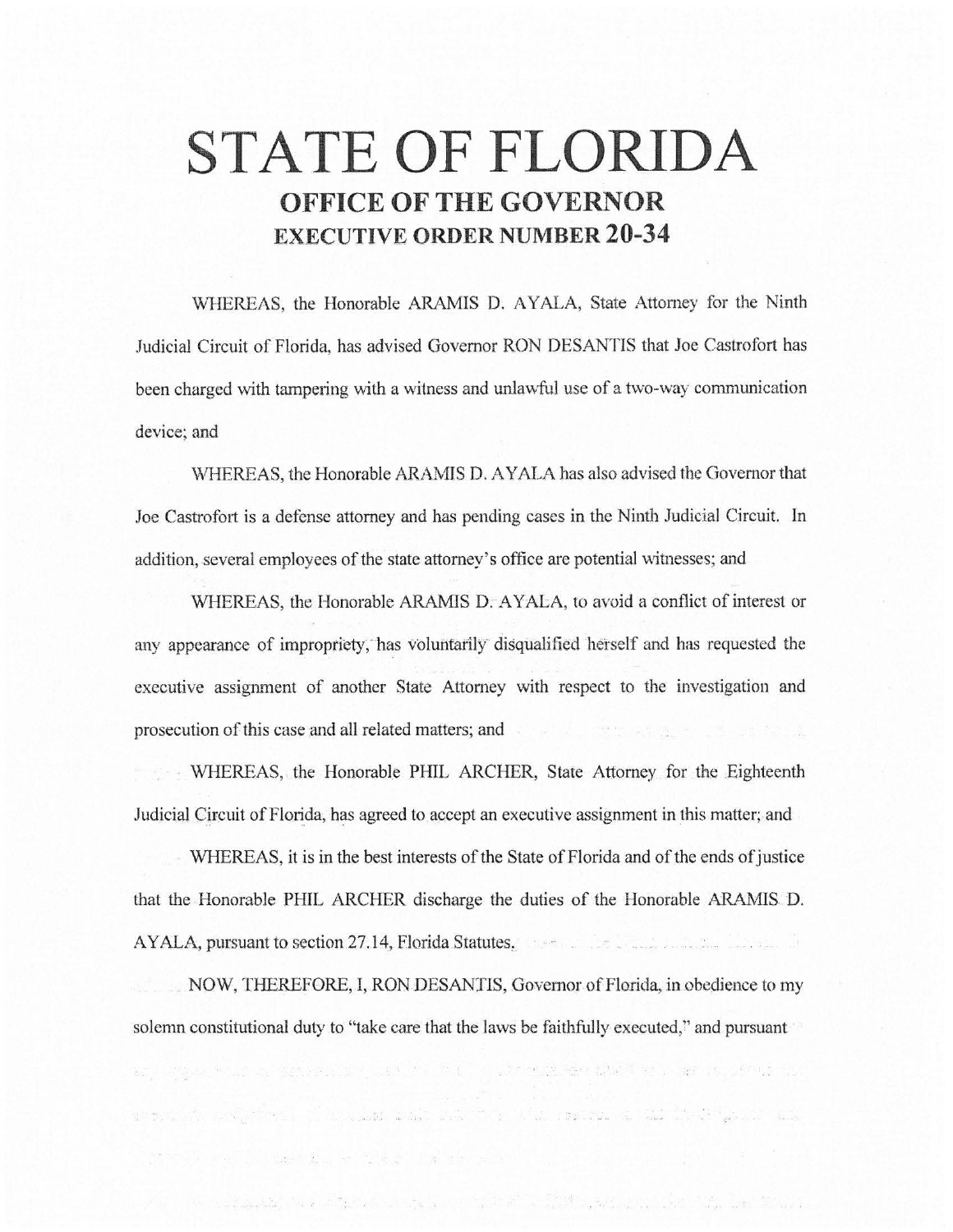to the Constitution and laws of the State of Florida, issue the following Executive Order, effective immediately:

of the second second community of the second second second community of the second second second community of the second second second second second second second second second second second second second second second sec

a di Kabupatén Kabupatén Tinggal di Kabupatén Kabupatén Kabupatén Kabupatén Kabupatén Kabupatén Kabu

## Section 1.

The Honorable PHIL ARCHER, State Attorney for the Eighteenth Judicial Circuit of Florida, referred to as the "Assigned State Attorney," is assigned to discharge the duties of the Honorable ARAMIS D. AYALA, State Attorney for the Ninth Judicial Circuit of Florida, as they relate to the investigation, prosecution, and all matters related to Joe Castrofort. Section 2.

The Assigned State Attorney or one or more Assistant State Attorneys and Investigators, who have been designated by the Assigned State Attorney, shall proceed immediately to the Ninth Judicial Circuit of Florida, and are vested with the authority to perform the duties prescribed herein.

## Section 3.

All residents of the Ninth Judicial Circuit are requested, and all public officials are directed, to cooperate and render whatever assistance is necessary to the Assigned State Attorney, so that justice may be served.

## Section 4.

The period of this Executive Assignment shall be for one (1) year, to and including February 11, 2021.

TAP 그는 민준이는 누리 2의 그 나서 있어 좋습니다...(1973년 N 100 100 020 km 100

SECURICAL Las Island Correlate